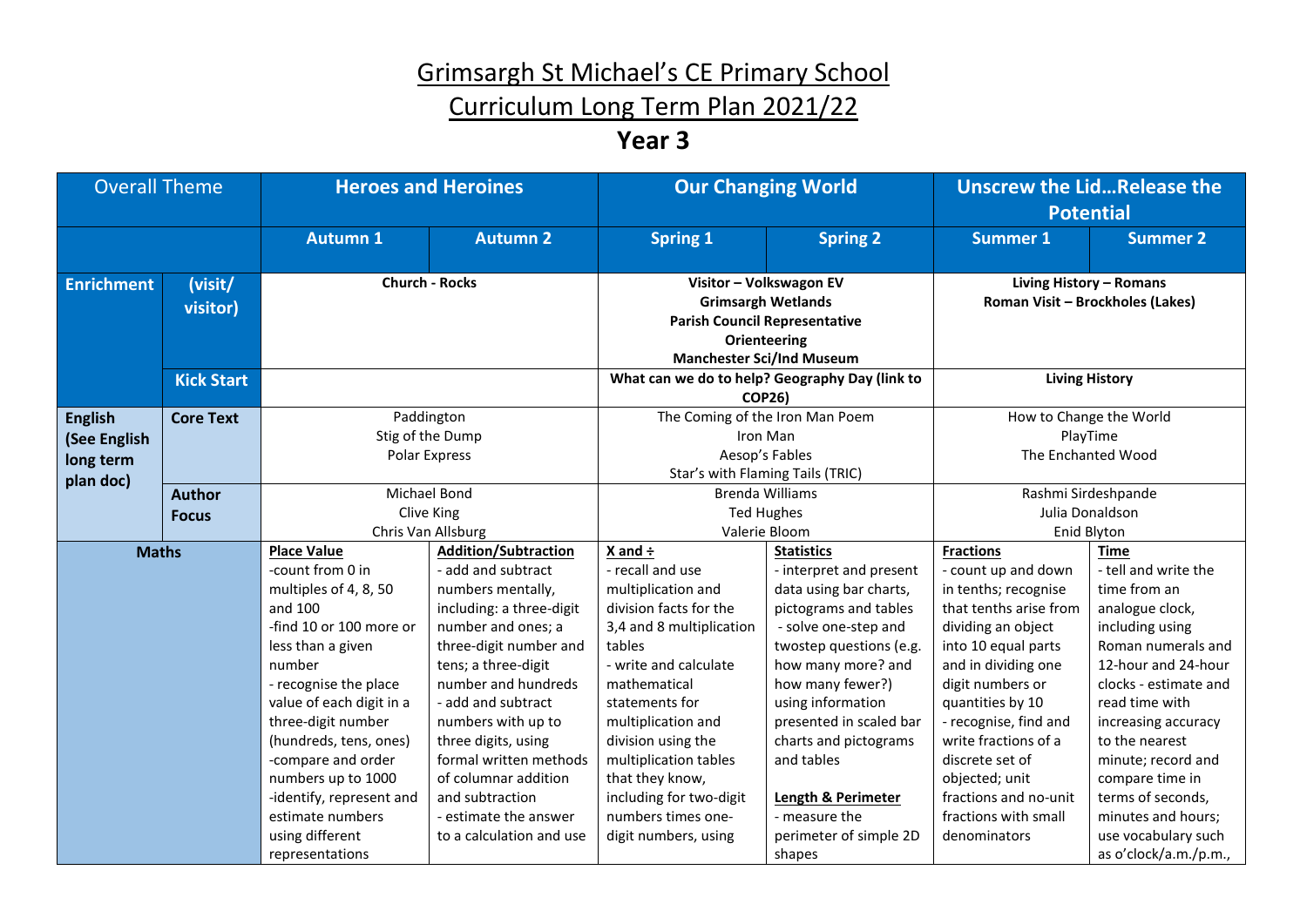| -read and write          | inverse operations to      | mental and progressing   | - measure, compare,    | - recognise and use     | morning, afternoon          |
|--------------------------|----------------------------|--------------------------|------------------------|-------------------------|-----------------------------|
| numbers up to 1000 in    | check answers              | to formal methods        | add and subtract:      | fractions as non-unit   | noon and midnight -         |
| numerals and in words    | - solve problems,          | - solve problems,        | lengths (m/cm/mm);     | fractions with small    | know the number of          |
| - solve number           | including missing          | including missing        | mass $(kg/g)$ ;        | denominators            | seconds in a minute         |
| problems and practical   | number problems,           | number problems,         | volume/capacity (I/ml) | -numbers: unit          | and the number of           |
| problems                 | using number facts,        | involving multiplication |                        | fractions and           | days in each month,         |
| - use multiples of 2, 3, | place value, and more      | and division, including  | <b>Fractions</b>       | recognise and show,     | year and leap year -        |
| 4, 5, 8, 10, 50 and 100. | complex addition and       | positive integer scaling | Recap from Y2          | using diagrams,         | compare durations of        |
|                          | subtraction.               | problems and             |                        | equivalent fractions    | events                      |
|                          |                            | correspondence           |                        | with small              |                             |
|                          |                            | problems in which n      |                        | denominators            | <b>Properties of Shapes</b> |
|                          | X and $\div$               | objects and connected    |                        | - compare and order     | - draw 2D shapes -          |
|                          | - recall and use           | to m objects.            |                        | unit fractions, and     | make 3D shapes              |
|                          | multiplication and         |                          |                        | fractions with the      | using modelling             |
|                          | division facts for the 3,4 | Money                    |                        | same denominators       | materials; recognise        |
|                          | and 8 multiplication       | - add and subtract       |                        | - add and subtract      | 3D shapes in different      |
|                          | tables                     | amounts of money to      |                        | fractions with same     | orientations and            |
|                          | - write and calculate      | give change, using both  |                        | denominator within      | describe them -             |
|                          | mathematical               | £ and p in practical     |                        | one whole               | recognise angles as a       |
|                          | statements for             | contexts                 |                        | . - solve problems      | property of shape or        |
|                          | multiplication and         |                          |                        | that involve all of the | a description of a          |
|                          | division using the         |                          |                        | above                   | turn - identify right       |
|                          | multiplication tables      |                          |                        |                         | angles, recognise that      |
|                          | that they know             |                          |                        |                         | two right angles            |
|                          |                            |                          |                        |                         | make a half-turn,           |
|                          |                            |                          |                        |                         | three make three            |
|                          |                            |                          |                        |                         | quarters of a turn and      |
|                          |                            |                          |                        |                         | four a complete turn;       |
|                          |                            |                          |                        |                         | identify whether            |
|                          |                            |                          |                        |                         | angles are greater          |
|                          |                            |                          |                        |                         | than or less than a         |
|                          |                            |                          |                        |                         | right angle - identify      |
|                          |                            |                          |                        |                         | horizontal and              |
|                          |                            |                          |                        |                         | vertical lines and          |
|                          |                            |                          |                        |                         | pairs of perpendicular      |
|                          |                            |                          |                        |                         | and parallel lines          |
|                          |                            |                          |                        |                         | Mass&Capacity               |
|                          |                            |                          |                        |                         | - measure, compare,         |
|                          |                            |                          |                        |                         | add and subtract:           |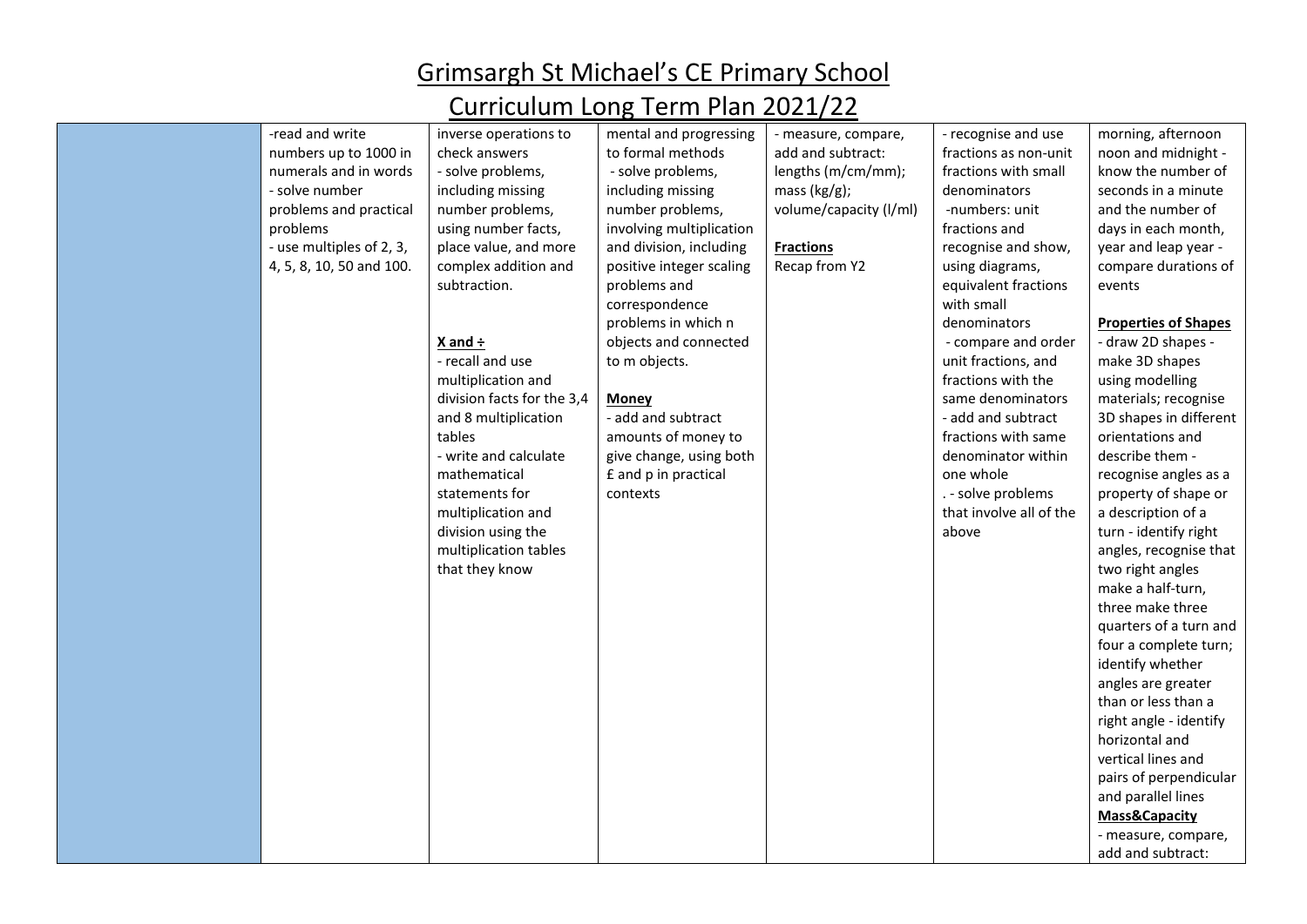|                |                                                                                                                                                                                                                                                                                                                               |                                                                                                                                                                                                                                                         |                                                                     |                                                                                                                                                                                                                                                                                                                                                                                                                                                                                                                                                                                                                                          |                                                                                                                                                                                                                                                                                                                                                                                                                                                                                                                                                                | lengths (m/cm/mm);<br>mass (kg/g);<br>volume/capacity<br>(I/ml) - continue to<br>estimate and<br>measure<br>temperature to the<br>nearest degree using<br>thermometers                                                                                                                                                                                                                                                                                                          |
|----------------|-------------------------------------------------------------------------------------------------------------------------------------------------------------------------------------------------------------------------------------------------------------------------------------------------------------------------------|---------------------------------------------------------------------------------------------------------------------------------------------------------------------------------------------------------------------------------------------------------|---------------------------------------------------------------------|------------------------------------------------------------------------------------------------------------------------------------------------------------------------------------------------------------------------------------------------------------------------------------------------------------------------------------------------------------------------------------------------------------------------------------------------------------------------------------------------------------------------------------------------------------------------------------------------------------------------------------------|----------------------------------------------------------------------------------------------------------------------------------------------------------------------------------------------------------------------------------------------------------------------------------------------------------------------------------------------------------------------------------------------------------------------------------------------------------------------------------------------------------------------------------------------------------------|---------------------------------------------------------------------------------------------------------------------------------------------------------------------------------------------------------------------------------------------------------------------------------------------------------------------------------------------------------------------------------------------------------------------------------------------------------------------------------|
| <b>Science</b> | -identify that animals,<br>including humans, need<br>the right types and<br>amount of nutrition,<br>and that they cannot<br>make their own food;<br>they get nutrition from<br>what they eat<br>- identify that humans<br>and some other<br>animals have skeletons<br>and muscles for<br>support, protection and<br>movement. | -compare and group<br>together different kinds<br>of rocks on the basis of<br>their appearance and<br>simple physical<br>properties<br>-describe in simple<br>terms how fossils are<br>formed when things<br>that have lived are<br>trapped within rock | - recognise that soils<br>are made from rocks<br>and organic matter | -compare how things<br>move on different<br>surfaces - notice that<br>some forces need<br>contact between two<br>objects, but magnetic<br>forces can act at a<br>distance<br>- observe how magnets<br>attract or repel each<br>other and attract some<br>material s and not<br>others<br>- compare and group<br>together a variety of<br>everyday materials on<br>the basis of whether<br>they are attracted to a<br>magnet, and identify<br>some magnetic<br>materials<br>- describe magnets as<br>having two poles<br>- predict whether two<br>magnets will attract or<br>repel each other,<br>depending on which<br>poles are facing. | -identify and describe<br>the functions of<br>different parts of<br>flowering plants:<br>roots, stem/trunk,<br>leaves and flowers<br>- explore the<br>requirements of<br>plants for life and<br>growth (air, light,<br>water, nutrients from<br>soil, and room to<br>grow) and how they<br>vary from plant to<br>plant<br>-investigate the way<br>in which water is<br>transported within<br>plants<br>- explore the part<br>that flowers play in<br>the life cycle of<br>flowering plants,<br>including pollination,<br>seed formation and<br>seed dispersal. | -recognise that they<br>need light in order to<br>see things and that<br>dark is the absence of<br>light<br>- notice that light is<br>reflected from<br>surfaces<br>- recognise that light<br>from the sun can be<br>dangerous and that<br>there are ways to<br>protect their eyes<br>- recognise that<br>shadows are formed<br>when the light from a<br>light source is<br>blocked by an opaque<br>object<br>- find patterns in the<br>way that the size of<br>shadows change. |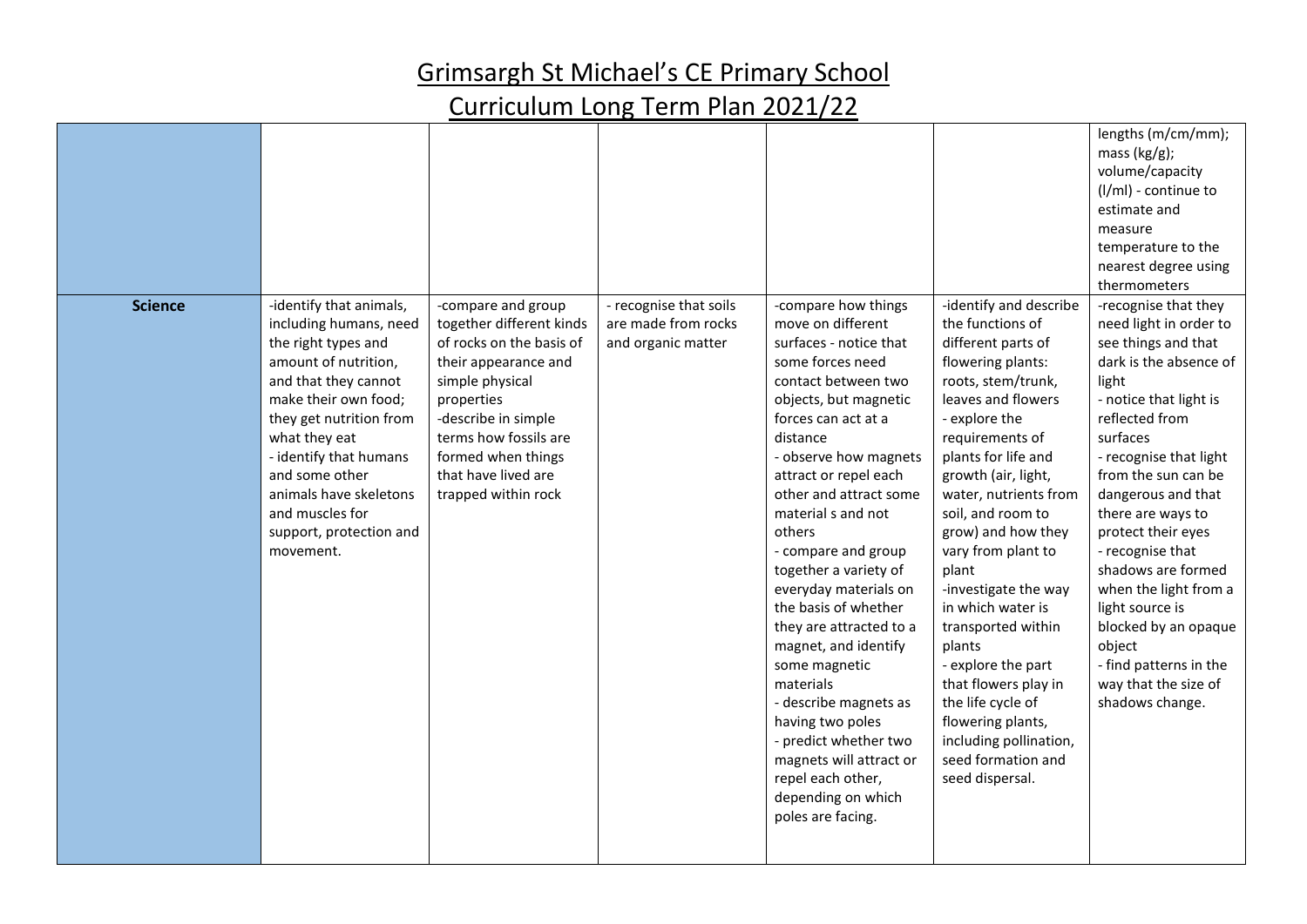| <b>RE</b> | - Harvest has been<br>celebrated for<br>thousands of years.<br>- Harvest is celebrated<br>by people of all faiths<br>and none.<br>- Harvest is mentioned<br>throughout the Old<br>Testament.<br>- There is a connection<br>between Christian<br>belief and behaviour in<br>relation to celebrating<br>the harvest.<br>- Harvest is celebrated<br>by people of all faiths<br>and none.<br>- Harvest is mentioned<br>throughout the Old<br>Testament.<br>-There is a connection<br>between Christian<br>belief and behaviour in<br>relation to celebrating<br>the harvest. Sukkot | - Christmas is a<br>celebration of the<br>arrival of Emmanuel,<br>who is Jesus God with<br>us.<br>- We (Christians)<br>believe God is with us<br>through his Son, Jesus<br>and the Holy Spirit.<br>- We (Christians)<br>believe that the<br>presence of God<br>changes our lives. | - We (Christians)<br>believe that Jesus<br>has/had the power to<br>change people's lives. -<br>Choosing to follow<br>Jesus is not an easy<br>option.<br>- Lives of people today<br>are transformed by<br>Jesus and they choose<br>to change.                                                                                                                                                                                                                             | - The events of Palm<br>Sunday, Holy week and<br>Easter are a combined<br>mixture of the<br>emotions of joy and<br>sadness.<br>- The church<br>remembers and marks<br>the events of Holy<br>Week in a variety of<br>ways.<br>- The events of Holy<br>Week reveal what Jesus<br>came to earth to do -<br>God's salvation plan. | - The Old Testament<br>contains the stories<br>of the people of God.<br>- Moses rescues the<br>people of God from<br>Egypt and brings the<br>ten commandments<br>down from Mount<br>Sinai.<br>- The commandments<br>are the foundation of<br>Christian and Jewish<br>societies                                                      | - Other faiths have<br>rules to follow that<br>have been given to<br>them a long time ago.<br>- Christians try to live<br>out the<br>commandments<br>given by God and<br>Jesus. |
|-----------|---------------------------------------------------------------------------------------------------------------------------------------------------------------------------------------------------------------------------------------------------------------------------------------------------------------------------------------------------------------------------------------------------------------------------------------------------------------------------------------------------------------------------------------------------------------------------------|-----------------------------------------------------------------------------------------------------------------------------------------------------------------------------------------------------------------------------------------------------------------------------------|--------------------------------------------------------------------------------------------------------------------------------------------------------------------------------------------------------------------------------------------------------------------------------------------------------------------------------------------------------------------------------------------------------------------------------------------------------------------------|-------------------------------------------------------------------------------------------------------------------------------------------------------------------------------------------------------------------------------------------------------------------------------------------------------------------------------|-------------------------------------------------------------------------------------------------------------------------------------------------------------------------------------------------------------------------------------------------------------------------------------------------------------------------------------|---------------------------------------------------------------------------------------------------------------------------------------------------------------------------------|
| Geography |                                                                                                                                                                                                                                                                                                                                                                                                                                                                                                                                                                                 |                                                                                                                                                                                                                                                                                   | locate the world's countries, using maps to focus<br>on Europe and North and South America,<br>concentrating on their environmental regions, key<br>physical and human characteristics, countries, and<br>major cities<br>- name and locate counties and cities of the<br>United Kingdom, geographical regions and their<br>identifying human and physical characteristics,<br>and land-use patterns; and understand how some<br>of these aspects have changed over time |                                                                                                                                                                                                                                                                                                                               | - name and locate counties and cities of the<br>United Kingdom, geographical regions and<br>their identifying human and physical<br>characteristics, key topographical features<br>(including hills, mountains, coasts and rivers),<br>and land-use patterns; and understand how<br>some of these aspects have changed over<br>time |                                                                                                                                                                                 |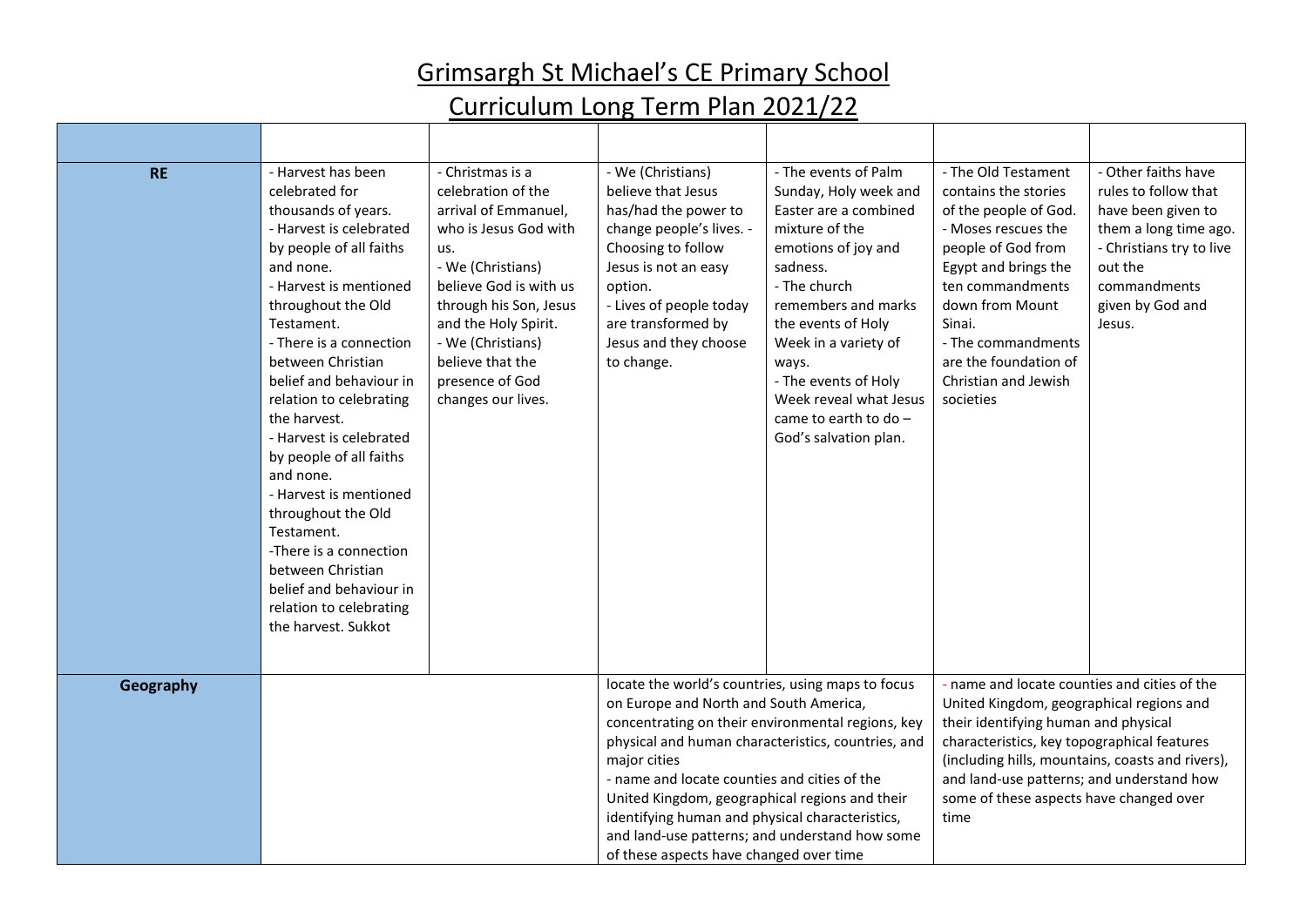|                |                                                                                                                                                                                                                                                                                                                            |                                                                                                                                                                                                                                                                                                                                     | - physical geography, including: volcanoes and<br>earthquakes<br>-use maps, atlases, globes and digital/computer<br>studied<br>- use the eight points of a compass<br>- use fieldwork to observe, measure, record and<br>present the human and physical features in the<br>local area using a range of methods, including<br>sketch maps, plans and graphs, and digital<br>technologies. | mapping to locate countries and describe features                                                                                                                                                                                                                                                                       | -use maps, atlases, globes and<br>digital/computer mapping to locate countries<br>and describe features studied<br>- use the eight points of a compass<br>- use fieldwork to observe, measure, record<br>and present the human and physical features<br>in the local area using a range of methods,<br>including sketch maps, plans and graphs, and<br>digital technologies.                                                                                           |                                                                                                                                                                                                                                                           |
|----------------|----------------------------------------------------------------------------------------------------------------------------------------------------------------------------------------------------------------------------------------------------------------------------------------------------------------------------|-------------------------------------------------------------------------------------------------------------------------------------------------------------------------------------------------------------------------------------------------------------------------------------------------------------------------------------|------------------------------------------------------------------------------------------------------------------------------------------------------------------------------------------------------------------------------------------------------------------------------------------------------------------------------------------------------------------------------------------|-------------------------------------------------------------------------------------------------------------------------------------------------------------------------------------------------------------------------------------------------------------------------------------------------------------------------|------------------------------------------------------------------------------------------------------------------------------------------------------------------------------------------------------------------------------------------------------------------------------------------------------------------------------------------------------------------------------------------------------------------------------------------------------------------------|-----------------------------------------------------------------------------------------------------------------------------------------------------------------------------------------------------------------------------------------------------------|
| <b>History</b> | Changes in Britain from the Stone Age to the Iron<br>Age. This will include:<br>for example, Skara Brae<br>- Bronze Age religion, technology and travel, for<br>example, Stonehenge<br>- Iron Age hill forts: tribal kingdoms, farming, art<br>and culture                                                                 | -late Neolithic hunter-gatherers and early farmers,                                                                                                                                                                                                                                                                                 |                                                                                                                                                                                                                                                                                                                                                                                          |                                                                                                                                                                                                                                                                                                                         | the Roman Empire and its impact on Britain.<br>This could include:<br>- Julius Caesar's attempted invasion in 55-54<br><b>BC</b><br>- the Roman Empire by AD 42 and the power<br>of its army<br>- successful invasion by Claudius and<br>conquest, including Hadrian's Wall<br>- British resistance, for example, Boudica<br>- 'Romanisation' of Britain: sites such as<br>Caerwent and the impact of technology,<br>culture and beliefs, including early Christianity |                                                                                                                                                                                                                                                           |
| Art/DT         | Harvest - collage create<br>images and represent<br>textures fruit and veg-<br>Dali/Matisse<br>Stone Age Topic<br>Drawing, NC<br>Experiment with<br>different grades of<br>pencil and other<br>implements to achieve<br>variations in tone.<br>Painting with mud NC<br>Create different effects<br>and textures with paint | Calendars-textiles<br>wool winding/weaving.<br>NC Use a variety of<br>techniques, , weaving<br>to create different<br>textural effects.<br>Card-collage - tree,<br>strips of paper,<br>overlapping and<br>layering NC Experiment<br>with a range of collage<br>techniques such as<br>tearing, overlapping<br>and layering to create | Topic theme - window<br>Local area/home<br>painting/collage water<br>colour pencils add<br>opening window.<br>Jeannie Baker-NC Use<br>collage as a means of<br>collecting ideas and<br>information and<br>building a visual<br>vocabulary.<br>Topic - use old maps<br>for drawing/collage of<br>particular features of<br>local area                                                     | Mothering Sunday card<br>Collage - symmetry in<br>shape and form<br>creating flowers NC to<br>create images and<br>represent textures<br>Digital media - plants<br>and flowers using paint<br>programme and<br>cameras. NC Record<br>and collect visual<br>information using<br>digital cameras and<br>video recorders. | Roman topic<br>Drawing/painting<br>Frescoes NC draw for<br>a sustained period of<br>time.<br>Sculpture - NC join<br>clay adequately-oil<br>lamps<br>Mosaic tiles Sculpture<br>NC create surface<br>pattern                                                                                                                                                                                                                                                             | Drawing obs - Roman<br>artefacts NC show an<br>awareness of objects<br>having a third<br>dimension<br>Collage - Roman<br>Numerals use collage<br>to NCcreate a visual<br>vocabulary.<br>DT Roman Chariots<br>and catapults NC Use<br>lolly sticks/card to |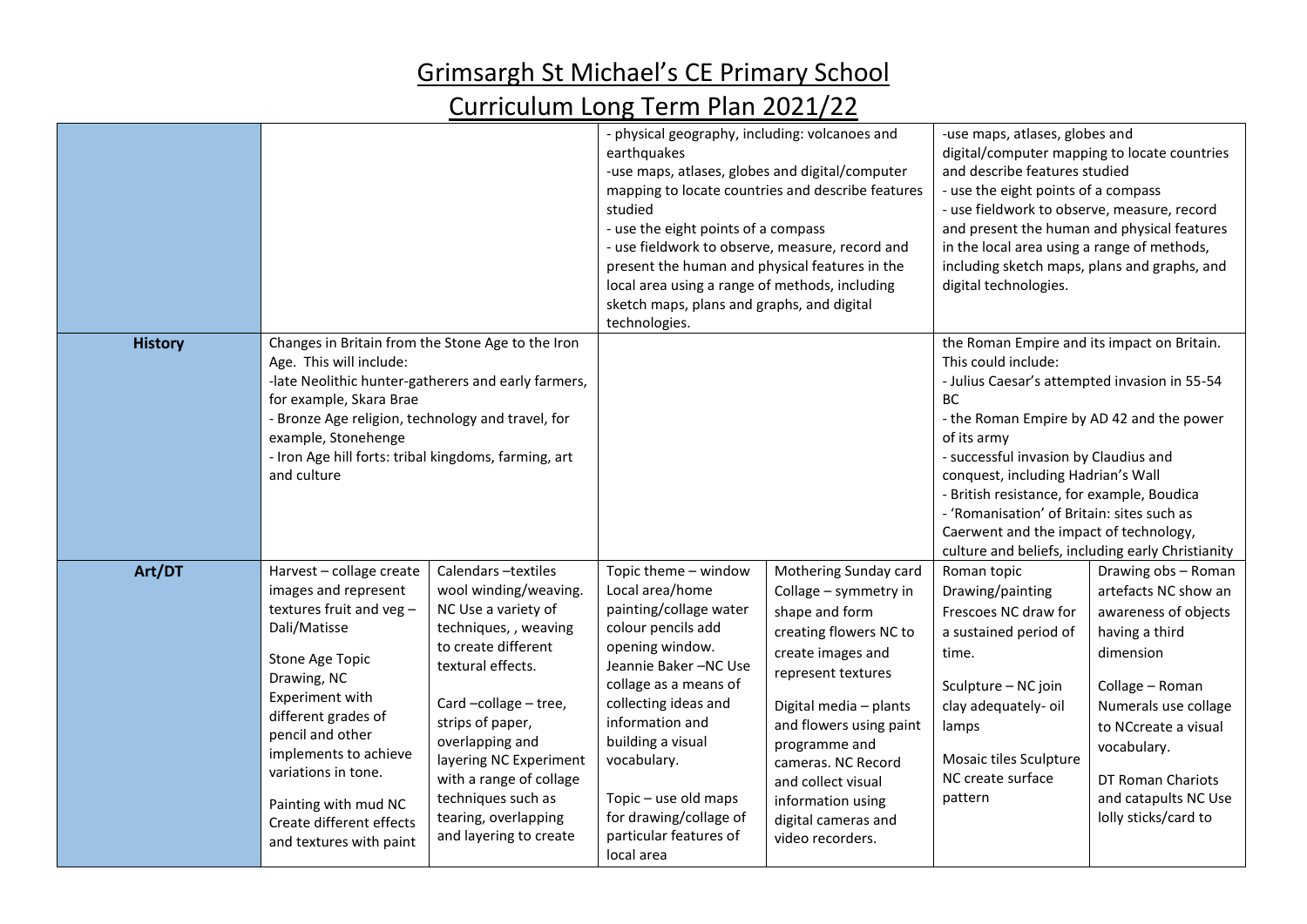|                  | according to what they  | images and represent     | /homes/doors             | Easter Card - drawing     |                       | make levers and        |
|------------------|-------------------------|--------------------------|--------------------------|---------------------------|-----------------------|------------------------|
|                  | need for the task.      | textures.                | painting/printing bricks | RE link El Salvadorian    |                       | linkages.              |
|                  |                         |                          | of own house NC          | crosses NC Use journals   |                       |                        |
|                  | Printing Fossils cave   | DT Stone Age Man         | Create repeating         | to collect and record     |                       |                        |
|                  | paintings NC Create     | Mechanical levers and    | patterns.                | visual information from   |                       |                        |
|                  | printing blocks using a | pop-up articulated       |                          | different sources.        |                       |                        |
|                  | relief or impressed     | joints                   |                          |                           |                       |                        |
|                  | method.                 | DT Science link Create   | DT Topic link - planters |                           |                       |                        |
|                  |                         | picnic food              | and hanging pots or      |                           |                       |                        |
|                  | Card-painting           |                          | bird feeder              |                           |                       |                        |
|                  | Kandinsky holly. NC Mix |                          |                          |                           |                       |                        |
|                  | and use tints and       |                          |                          |                           |                       |                        |
|                  | shades                  |                          |                          |                           |                       |                        |
|                  |                         |                          |                          |                           |                       |                        |
|                  |                         |                          |                          |                           |                       |                        |
|                  | Cave art fossils/rocks  |                          |                          |                           |                       |                        |
|                  | Printing create a       |                          |                          |                           |                       |                        |
|                  | printing block, Robert  |                          |                          |                           |                       |                        |
|                  | Hooke                   |                          |                          |                           |                       |                        |
|                  | DT RE link Shukkot      |                          |                          |                           |                       |                        |
|                  | shelters                |                          |                          |                           |                       |                        |
|                  | Use digital technology  | Design and write a       | Developed their touch-   | - List a range of ways    | - create a table of   | - add text. pictures   |
| <b>Computing</b> | safely and show respect | program using a block    | typing skills and        | the internet can be       | data on a             | and shapes to a slide  |
|                  | for others when         | language (programs to    | understand how to        | used to provide           | spreadsheet and can   | and format them        |
|                  | working online          | include movement,        | touch type using the     | different methods of      | use this to           | with tools such as     |
|                  | Explain and understand  | dialogue, sound effects, | home, bottom and top     | communication             | automatically create  | shadows and borders    |
|                  | online protocols, in    | stages, sprites, loops   | row keys using both      | - Exchange email          | charts/graphs from    | - insert slides into a |
|                  | order to stay safe on   | and variables) without   | hands.                   | communications            | data                  | presentation           |
|                  | the web                 | user interactions        |                          | - open and respond to     | - collect and enter   | - use transition       |
|                  | Use a range of          | Write a program to       |                          | an email, altering the    | data                  | effects* between       |
|                  | programs on a           | produce output on        |                          | size of the font, as well | - enter data on a     | slides and             |
|                  | computer.               | screen.                  |                          | as the formatting of the  | given number of       | animations* of the     |
|                  |                         | Explain how loops and    |                          | text.                     | fields and then       | objects in slides.     |
|                  |                         | random numbers are       |                          | - Evaluate and explain    | present their data as |                        |
|                  |                         | used in a program        |                          | the effectiveness of      | a graph               |                        |
|                  |                         |                          |                          | different methods of      | - present information |                        |
|                  |                         |                          |                          | communication             | in a range of         |                        |
|                  |                         |                          |                          |                           | graphical formats     |                        |
|                  |                         |                          |                          |                           |                       |                        |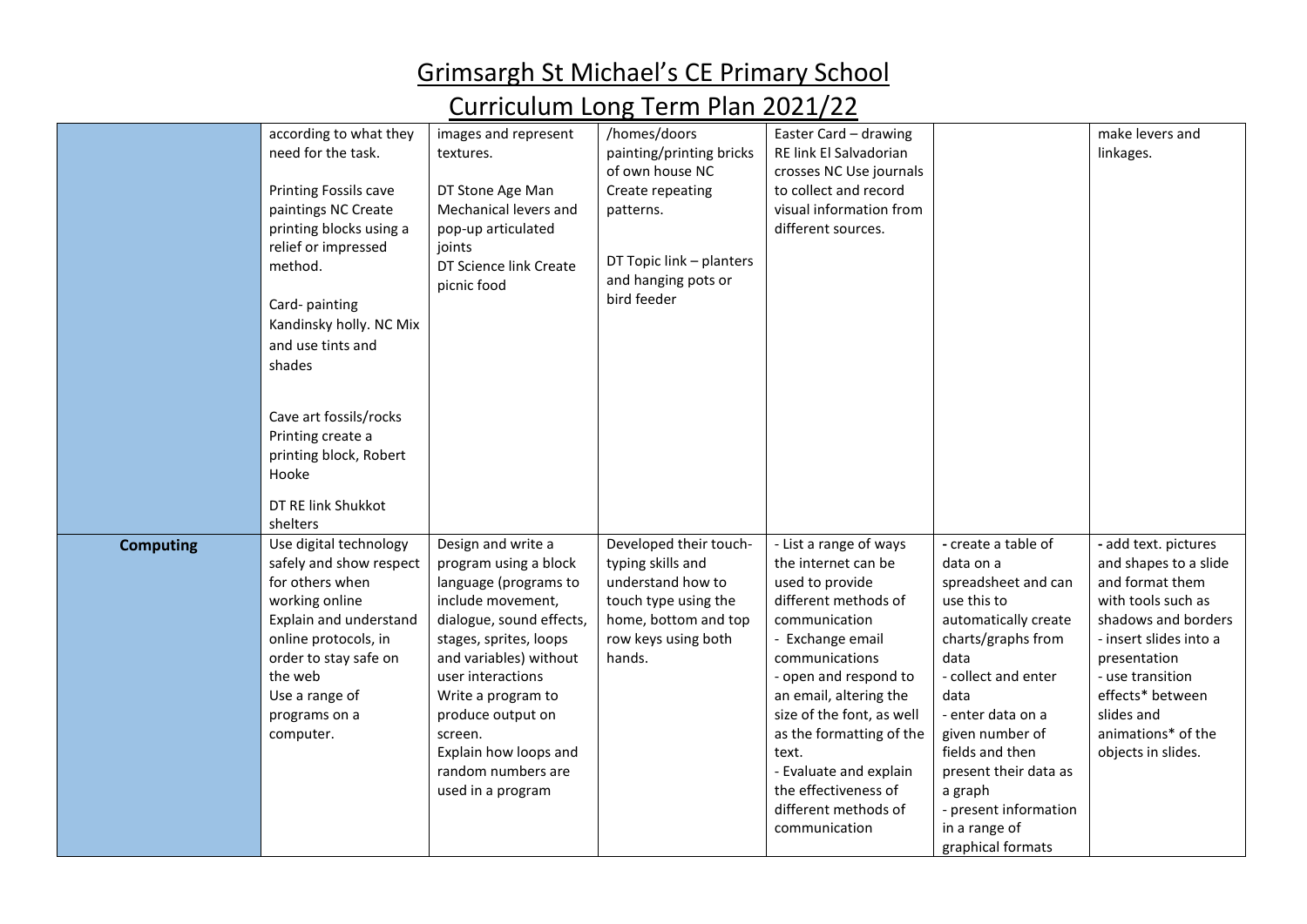| <b>Music</b> | Glockenspiels<br>- To play notes on an instrument clearly, including<br>steps and leaps in pitch.<br>- To improvise and use call and response within a<br>group using 1 or 2 notes.<br>- To show some control when playing musical<br>instruments so that they begin to sound as they<br>should.<br>- To compose and perform melodies using 3 notes. |                                                                                                                                                                                                                        | <b>Three Little Birds</b><br>- To sing songs from<br>memory, following the<br>tune (melody) well,<br>with accurate pitch and<br>use of expression.<br>- To use voice to<br>maintain a part within<br>an ensemble. - To<br>perform with others,<br>singing in unison and<br>following instructions<br>from a leader                                                                                                                                                         | Y3/4 Play<br>- To sing songs from<br>memory, following the<br>tune (melody) well,<br>with accurate pitch and<br>use of expression.<br>- To use voice to<br>maintain a part within<br>an ensemble. - To<br>perform with others,<br>singing in unison and<br>following instructions<br>from a leader                                                                                                                                                                                  | <b>Bringing Us Together</b><br>- To identify the rhythm and beat in music<br>- To recognise changes in timbre, dynamics<br>and pitch.<br>- To internalise the pulse in music.<br>- To know the difference between pulse and<br>rhythm.<br>- To listen carefully to music, recognising the<br>build-up of layers, including the use of<br>different instruments.<br>- To improve performance.                                                     |                                                                                                                                                                                                                                                                                                                                                                                                                                   |
|--------------|------------------------------------------------------------------------------------------------------------------------------------------------------------------------------------------------------------------------------------------------------------------------------------------------------------------------------------------------------|------------------------------------------------------------------------------------------------------------------------------------------------------------------------------------------------------------------------|----------------------------------------------------------------------------------------------------------------------------------------------------------------------------------------------------------------------------------------------------------------------------------------------------------------------------------------------------------------------------------------------------------------------------------------------------------------------------|-------------------------------------------------------------------------------------------------------------------------------------------------------------------------------------------------------------------------------------------------------------------------------------------------------------------------------------------------------------------------------------------------------------------------------------------------------------------------------------|--------------------------------------------------------------------------------------------------------------------------------------------------------------------------------------------------------------------------------------------------------------------------------------------------------------------------------------------------------------------------------------------------------------------------------------------------|-----------------------------------------------------------------------------------------------------------------------------------------------------------------------------------------------------------------------------------------------------------------------------------------------------------------------------------------------------------------------------------------------------------------------------------|
| <b>PE</b>    | Net/Wall<br>Children will learn to<br>develop skills they need<br>for net/wall games and<br>on how to use these<br>skills to make the game<br>difficult for their<br>opponent.                                                                                                                                                                       | <b>Gymnastics</b><br>Children will focus on<br>improving the quality of<br>their movement. They<br>will learn how to plan<br>and perform actions<br>and sequences, and<br>develop flow by linking<br>actions smoothly. | <b>Invasion Games</b><br>Children will learn to<br>apply their<br>understanding and<br>skills from Key Stage 1.<br>Children will improve<br>their accuracy in<br>throwing and catching<br>and will learn new<br>invasion game sport<br>specific techniques.<br>Dance<br>Children perform<br>dances, focusing on<br>creating, adapting and<br>linking a range of dance<br>actions. These are<br>inspired by a variety of<br>subjects, including<br>some traditional, social | <b>OAA</b><br>Children will take part<br>in orientation activities<br>using maps and<br>diagrams. Working on<br>their own and in small<br>groups children will<br>learn to use simple<br>maps and follow simple<br>trails.<br><b>Striking and Fielding</b><br>Children will learn how<br>to hit or strike the ball<br>into spaces, so that<br>they can score runs in<br>different ways. When<br>fielding, they learn how<br>to work together to<br>keep the batters'<br>scores down | Swimming<br>Children learn to<br>enjoy being in water<br>and become more<br>confident. They learn<br>how to keep afloat<br>and move in the<br>water. Children then<br>focus on swimming<br>more fluently,<br>improving swimming<br>strokes, and learning<br>personal survival<br>techniques.<br><b>OAA</b><br>Children will take<br>part in orientation<br>activities using maps<br>and diagrams.<br>Working on their own<br>and in small groups | Swimming<br>Children learn to<br>enjoy being in water<br>and become more<br>confident. They learn<br>how to keep afloat<br>and move in the<br>water. Children then<br>focus on swimming<br>more fluently,<br>improving swimming<br>strokes, and learning<br>personal survival<br>techniques.<br><b>Athletics</b><br>Children should<br>concentrate on<br>developing good<br>basic running,<br>jumping and<br>throwing techniques. |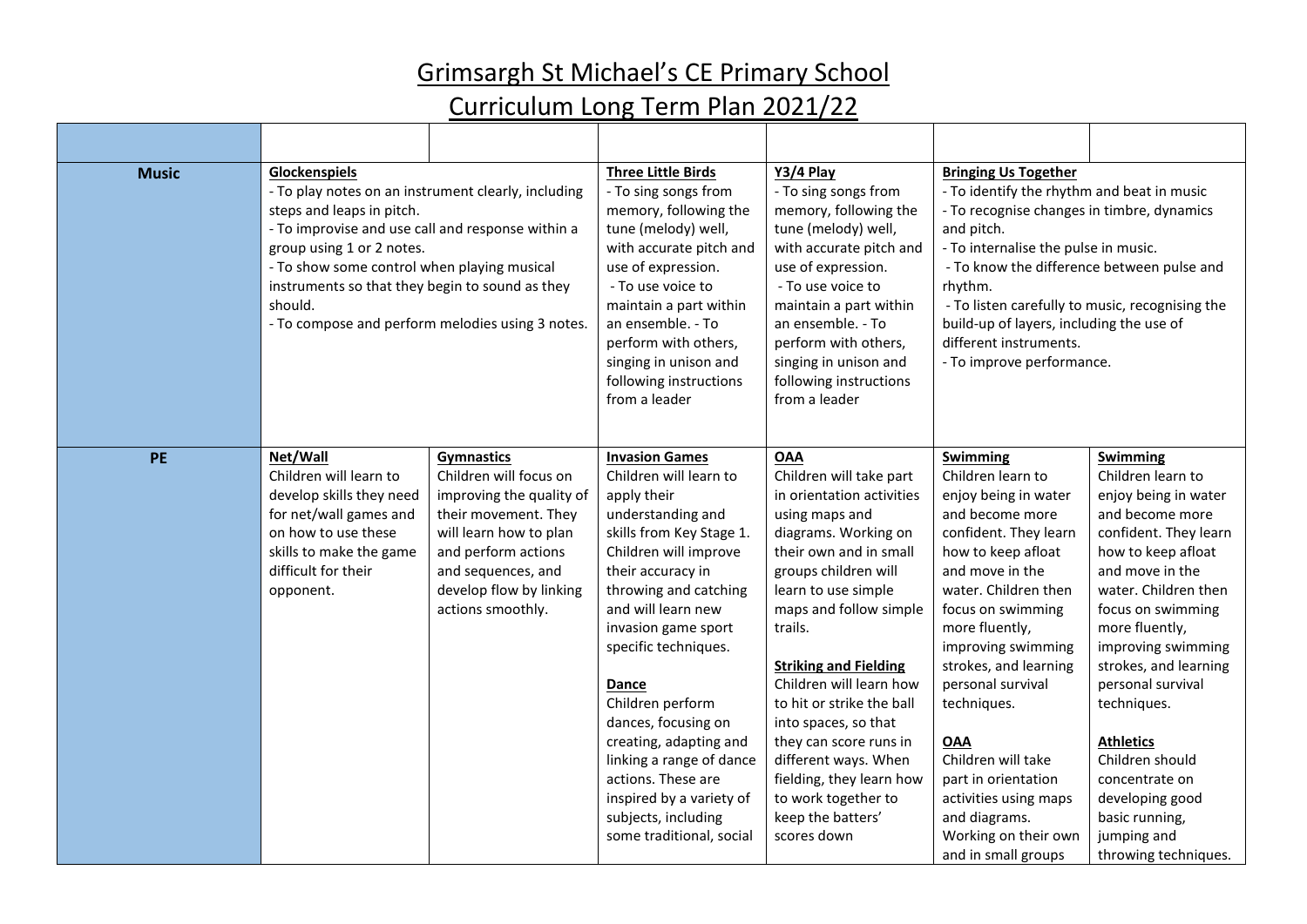|                   |                           |                          | and/or historical        |                          | children will learn to   | Children will develop   |
|-------------------|---------------------------|--------------------------|--------------------------|--------------------------|--------------------------|-------------------------|
|                   |                           |                          | dances.                  |                          | use simple maps and      | their technical         |
|                   |                           |                          |                          |                          | follow simple trails.    | understanding across    |
|                   |                           |                          |                          |                          |                          | all areas of athletics. |
| <b>French</b>     | Can say a greeting.       | Can recognise and say    | Can remember and say     | Can read and say         | Can say and write at     | Can ask the question    |
|                   | Can attempt a question    | most months of the       | animal nouns. Can say    | adjectives of colour     | least four fruit nouns   | "Where do you live?"    |
|                   | about name and            | year.                    | a simple sentence to     | Is aware and can         | accurately.              | and give an answer.     |
|                   | feelings                  | Can recognise and say    | say their favourite      | recognise a French       |                          | Can take part in a      |
|                   | Can listen and respond    | days of the week.        | animal.                  | indefinite article       |                          | simple dialogue         |
|                   | to a question about       | Can attempt to copy-     |                          | Can take part in a       |                          | about themselves,       |
|                   | feelings and name.        | write accurately a day   |                          | simple dialogue about    |                          | using familiar          |
|                   | Can remember and say      | of the week.             |                          | themselves, using        |                          | questions               |
|                   | most numbers from 1       | Can attempt to write     |                          | familiar questions and   |                          |                         |
|                   | to 10.                    | accurately an important  |                          | answers. Can say         |                          |                         |
|                   | Can say at least four     | month of the year.       |                          | numbers between 11       |                          |                         |
|                   | colours.                  |                          |                          | and 20                   |                          |                         |
| <b>PSHE/Value</b> | - Explain why we have     | - Identify the different | - Understand what is     | - Define what is meant   | - Name major             | - Describe some of      |
|                   | rules;                    | skills that people can   | meant by the term        | by the environment;      | internal body parts      | the changes that        |
|                   | -Explore why rules are    | bring to a group task;   | body space (or personal  | - Evaluate and explain   | (heart, blood, lungs,    | happen to people        |
|                   | different for different   | -Demonstrate how         | space);                  | different methods of     | stomach, small and       | during their lives.     |
|                   | age groups, in            | working together in a    | - Identify when it is    | looking after the school | large intestines, liver, | - Use the correct       |
|                   | particular for internet   | collaborative manner     | appropriate or           | environment;             | brain);                  | terminology for parts   |
|                   | based activities;         | can help everyone to     | inappropriate to allow   | - Devise methods of      | - Describe how food,     | of the human body       |
|                   | - Suggest appropriate     | achieve success.         | someone into their       | promoting their priority | water and air get into   | that are private.       |
|                   | rules for a range of      | - Recognise that there   | body space;              | method.                  | the body and blood.      | - Identify different    |
|                   | settings;                 | are many different       | - Define the terms       | - Define what a          | - Explain how each of    | types of                |
|                   | -Consider the possible    | types of family;         | 'secret' and 'surprise'  | volunteer is; Identify   | the food groups on       | relationships;          |
|                   | consequences of           | - Understand what is     | and know the             | people who are           | the Eatwell Guide        | - Recognise who they    |
|                   | breaking the rules.       | meant by 'adoption'      | difference between a     | volunteers in the        | (formerly Eatwell        | have positive healthy   |
|                   | - Define the term         | 'fostering' and 'same -  | safe and an unsafe       | school community;        | Plate) benefits the      | relationships with.     |
|                   | 'community';              | sex relationships.'      | secret;                  | - Recognise some of the  | body;                    |                         |
|                   | - Identify the different  | - Explain that people    | - Recognise how          | reasons why people       | - Explain what is        |                         |
|                   | communities that they     | living in the UK have    | different surprises and  | volunteer, including     | meant by the term        |                         |
|                   | belong to;                | different origins;       | secrets might make       | mental health and        | 'balanced diet';         |                         |
|                   | - Recognise the benefits  | - Identify similarities  | them feel;               | wellbeing benefits to    | - Give examples what     |                         |
|                   | that come with            | and differences          | - Know who they could    | those who volunteer.     | foods might make up      |                         |
|                   | belonging to a            | between a diverse        | ask for help if a secret | - Identify key people    | a healthy balanced       |                         |
|                   | community, in             | range of people from     | made them feel           | who are responsible for  | meal.                    |                         |
|                   | particular the benefit to | varying national,        |                          |                          |                          |                         |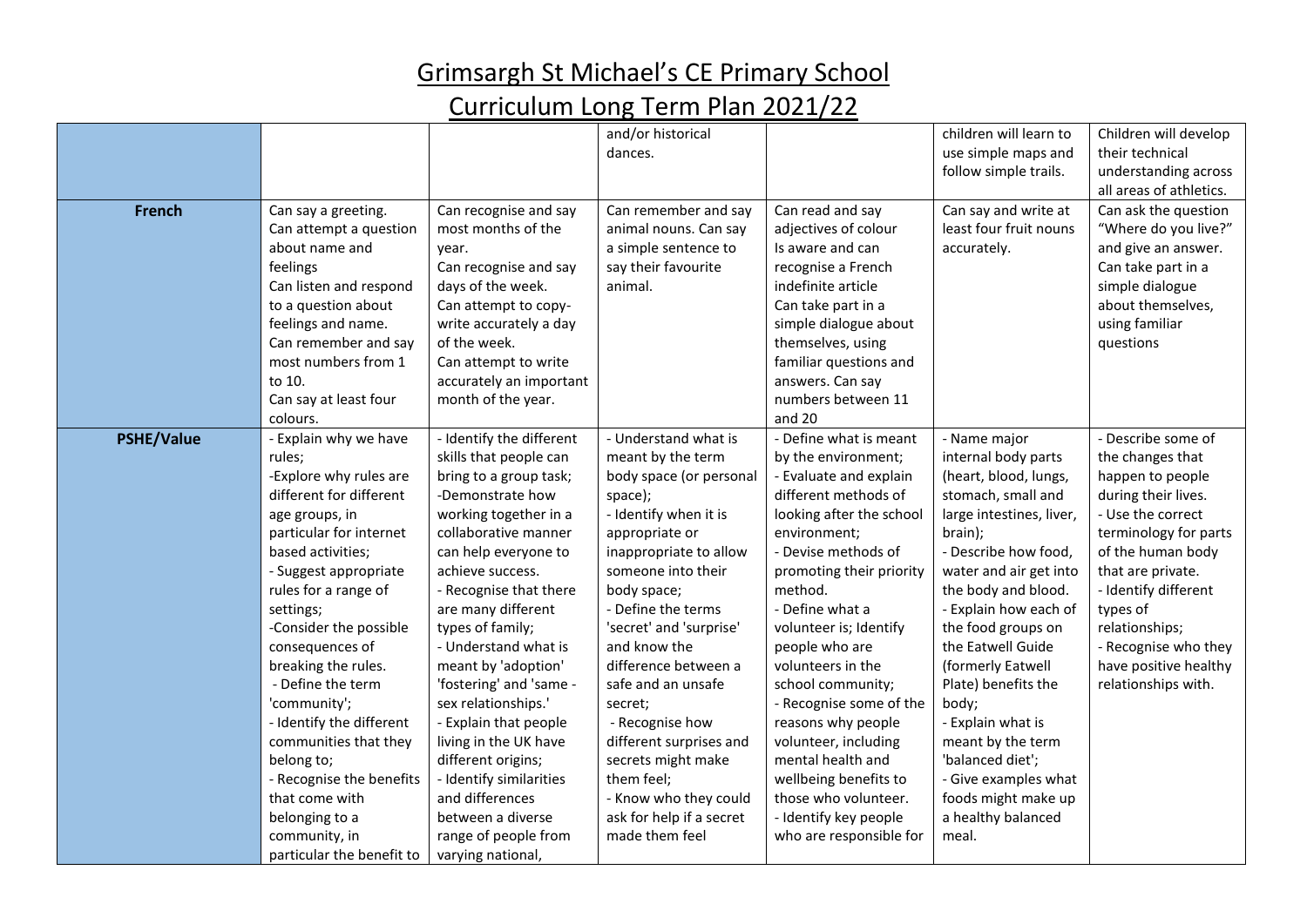| mental health and         | regional, ethnic and     | uncomfortable or | them to stay safe and   | - Demonstrate their    |  |
|---------------------------|--------------------------|------------------|-------------------------|------------------------|--|
| wellbeing.                | religious backgrounds;   | unsafe.          | healthy;                | understanding of       |  |
| - Express opinions and    | - Identity some of the   |                  | - Suggest ways they can | health and wellbeing   |  |
| listen to those of        | qualities that people    |                  | help these people.      | issues that are        |  |
| others;                   | from a diverse range of  |                  | - Understand the terms  | relevant to them;      |  |
| - Consider others'        | backgrounds need in      |                  | 'income', 'saving' and  | - Empathise with       |  |
| points of view;           | order to get on          |                  | 'spending';             | different view points; |  |
| - Practise explaining the | together.                |                  | - Recognise that there  | - Make                 |  |
| thinking behind their     | - Explain why some       |                  | are times we can buy    | recommendations,       |  |
| ideas and opinions.       | groups of people are     |                  | items we want and       | based on their         |  |
| - Define and              | not represented as       |                  | times when we need to   | research.              |  |
| demonstrate               | much on television/in    |                  | save for items;         | - Identify their       |  |
| cooperation and           | the media.               |                  | - Suggest items and     | achievements and       |  |
| collaboration;            | - Reflect on listening   |                  | services around the     | areas of               |  |
| - Identify qualities of   | skills;                  |                  | home that need to be    | development;           |  |
| friendship;               | - Give examples of       |                  | paid for (e.g. food,    | - Recognise that       |  |
| - Suggest reasons why     | respectful language; -   |                  | furniture, electricity  | people may say kind    |  |
| friends sometimes fall    | Give examples of how     |                  | etc.)                   | things to help us feel |  |
| out;                      | to challenge another's   |                  |                         | good about             |  |
| - Rehearse and use,       | viewpoint, respectfully. |                  |                         | ourselves;             |  |
| now or in the future,     |                          |                  |                         | - Demonstrate how      |  |
| skills for making up      |                          |                  |                         | working together in a  |  |
| again.                    |                          |                  |                         | collaborative manner   |  |
| - Identify people who     |                          |                  |                         | can help everyone to   |  |
| they have a special       |                          |                  |                         | achieve success;       |  |
| relationship with;        |                          |                  |                         | - Understand and       |  |
| - Suggest strategies for  |                          |                  |                         | explain how the brain  |  |
| maintaining a positive    |                          |                  |                         | sends and receives     |  |
| relationship with their   |                          |                  |                         | messages through       |  |
| special people            |                          |                  |                         | the nerves             |  |
| - Rehearse and            |                          |                  |                         | - Explain some of the  |  |
| demonstrate simple        |                          |                  |                         | different talents and  |  |
| strategies for resolving  |                          |                  |                         | skills that people     |  |
| given conflict            |                          |                  |                         | have and how skills    |  |
| situations.               |                          |                  |                         | are developed; -       |  |
| - Explain what a dare is; |                          |                  |                         | Recognise their own    |  |
| - Understand that         |                          |                  |                         | skills and those of    |  |
| noone has the right to    |                          |                  |                         | other children in the  |  |
|                           |                          |                  |                         | class                  |  |